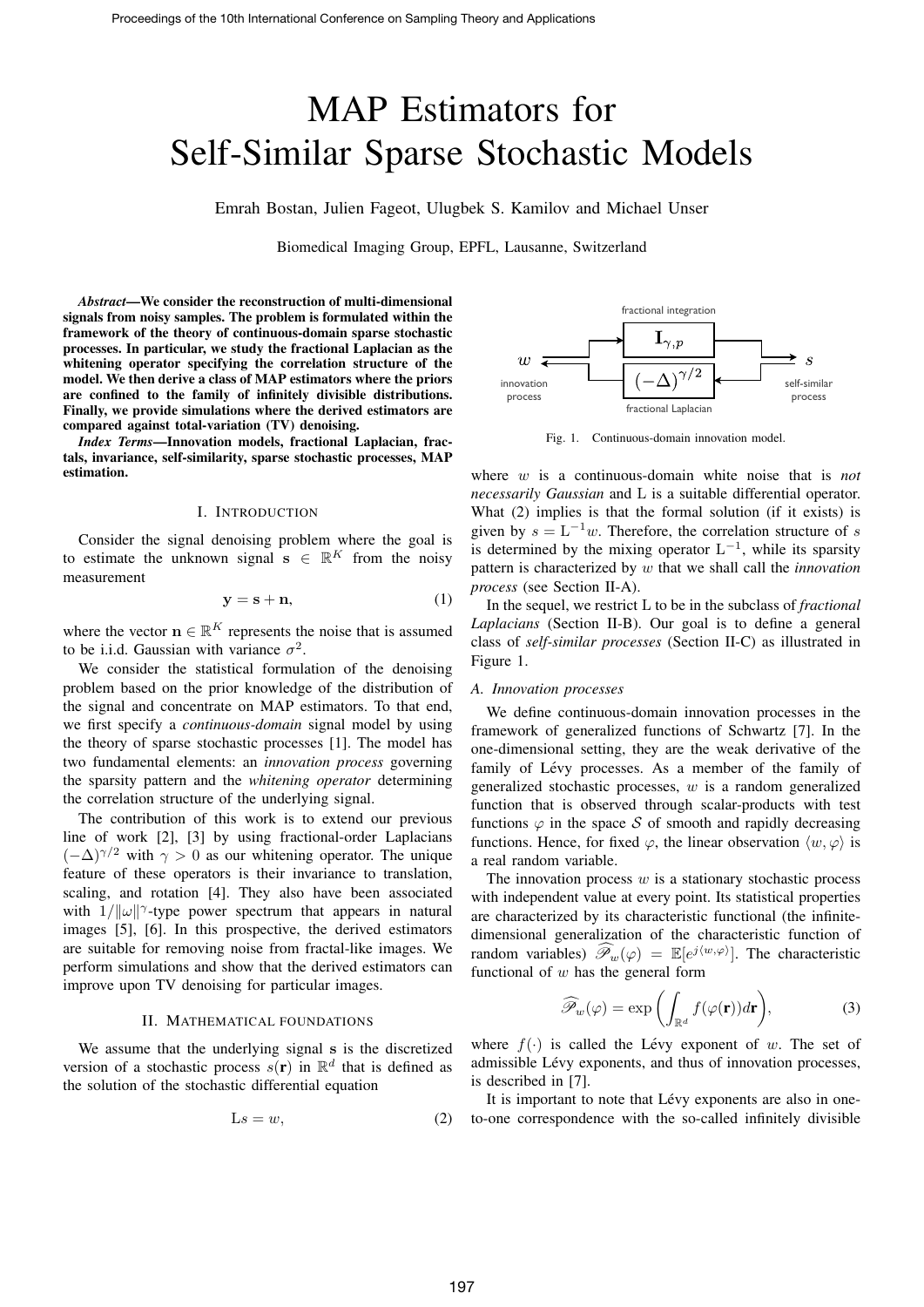(i.d.) distributions. Indeed, the characteristic functions of i.d. random variables are precisely of the form  $e^{f(\omega)}$  [8]. Equivalently, an innovation process is characterized by its canonical pdf defined by  $p_{i.d.} = \mathcal{F}^{-1} \{ e^{f(\omega)} \}$ , where  $\mathcal{F}$  denotes the Fourier transform.

#### *B. Fractional Laplacian operators and their inverses*

As mentioned earlier, we choose L to be a member of the class of fractional Laplacian operators  $(-\Delta)^{\gamma/2}$  for  $\gamma > 0$ . These isotropic differential operators defined in Fourier domain by

$$
\mathcal{F}\left\{(-\Delta)^{\gamma/2}\varphi\right\}(\omega)=|\omega|^{\gamma}\mathcal{F}\left\{\varphi\right\}(\omega),
$$

where  $\varphi \in \mathcal{S}$ .

The fractional Laplacian is a linear, self-adjoint, and continuous operator with translation-, rotation-, and scalinginvariance properties. Its inverse operator is the Riesz potential  $I_{\gamma}$  for  $\gamma < d$  and is extended for all non-integer  $\gamma > d$  in Sun and Unser [4]. It has been also observed that the natural translation-invariant inverse  $I_{\gamma}$  of the fractional Laplacian operator can be unstable.

In accordance with this previous work, we define  $I_{\gamma,p}$  as the unique corrected version of the inverse mapping from  $S$  to the space  $L^p$  of functions with finite p-norm  $\left(\int_{\mathbb{R}^d} |f(\mathbf{r})|^p d\mathbf{r}\right)^{1/p}$ . The  $L^p$  stability comes with the cost of losing the translationinvariance for the inverse operator.

### *C. Self-similar processes*

We now would like to define the process  $s$ . As we consider processes s such that  $(-\Delta)^{\gamma/2} s = w$  is an innovation process, one formally writes

$$
\langle s,\varphi\rangle=\langle \mathcal{I}_{\gamma,p}w,\varphi\rangle=\langle w,\mathcal{I}_{\gamma,p}^*\varphi\rangle,
$$

where  $I_{\gamma,p}$  is the corrected inverse operator of  $(-\Delta)^{\gamma/2}$ defined above.

To satisfy the admissibility conditions required between the Lévy exponent  $f(\cdot)$  of w and the stability property of the inverse operator [1], one needs  $p = 1$  for the Laplace innovations and  $p = 2$  for the Gaussian ones. The characteristic functional of  $s$  is then given by

$$
\widehat{\mathscr{P}}_s(\varphi) = \exp\left(\int_{\mathbb{R}^d} f\left(\mathbf{I}_{\gamma,p}^* \varphi(\mathbf{r})\right) d\mathbf{r}\right).
$$
 (4)

The resulting process  $s$  is called self-similar (in a stochastic sense) because an application of a similarity transformation such as scaling does not change its statistical behavior (up to some possible renormalization).

## III. MAP ESTIMATION

After explaining that the process s is mathematically welldefined, we now concentrate on developing practical algorithms.



Fig. 2. Observation model.

## *A. Discrete innovation model*

of fractional Laplacian operator,  $L_{\gamma}$  is efficiently implemented The discrete counterpart of innovation model (2) is obtained by introducing the discrete version L of the operator L [9]. Since we are only given the sampled version of  $s$  in realworld applications, one can think of formulating the discrete innovation model by applying **L** to the sampled process  $s[k]$  = s( $\mathbf{r} = \mathbf{k}$ ) for k being in a suitable discrete space  $\Omega$ . In the case in Fourier domain via FFT operation. In effect, we define the discretized version of (2) as

$$
\mathbf{u} = \mathbf{L}_{\gamma} \mathbf{s} \tag{5}
$$

where **u** is called the discrete innovation process whose firstorder pdf  $p_U$  is proven to be an infinitely divisible distribution [3].

As shown in [3], it is equivalent to define the discrete counterpart  $(-\Delta)^{\gamma/2}$  of the operator  $(-\Delta)^{\gamma/2}$  such that  $\mathbf{u}[k] = \left\{ (-\Delta)_d^{\gamma/2} s \right\}$  (**r** = *k*). In other terms, we have  $\mathbf{u}[\mathbf{k}] = (\beta_{\gamma,p} * w)(\mathbf{r} = \mathbf{k}),$ 

where  $\beta_{\gamma,p} \in L^1$  is a polyharmonic B-spline and is the impulse response of the operator  $(-\Delta)^{\gamma/2}_{d} \mathbf{I}_{\gamma,p}$ . We note that the primary statistical features of u is related to the continuousdomain innovation process w.

**Proposition 1.** *If*  $p_{i.d.} = \mathcal{F}^{-1} \{e^{f(\omega)}\}\$ *is symmetric*  $\alpha$ *-stable (in particular Gaussian case), then the same is true for*  $p_U$ *. If* pi.d. *is symmetric, unimodal with exponential decay, then the same is true for p<sub>U</sub>*.

#### *B. MAP estimation*

We now formulate the MAP estimators for the denoising problem given in (1) under the assumption that the components  $(u[k])_{k \in \Omega}$  are i.i.d. random variables. We then get the posterior distribution  $p_{S|Y}$  from the Bayes' rule

$$
p_{S|Y}(\mathbf{s}|\mathbf{y}) \propto p_N(\mathbf{y}-\mathbf{s})p_U(\mathbf{u})
$$
  
 
$$
\propto \exp\left(-\frac{||\mathbf{y}-\mathbf{s}||_2^2}{2\sigma^2}\right) \prod_{\mathbf{k}\in\Omega} p_U(\mathbf{L}_{\gamma}\mathbf{s}[\mathbf{k}]).
$$

We define the *potential function*  $\Phi_U(x) = -\log p_U(x)$ . Then, the MAP estimator  $s_{MAP}$  =  $\arg \max_{s} p_{S|Y}(s|y)$  is given by,

$$
\mathbf{s}_{\text{MAP}} = \underset{\mathbf{s}}{\arg \min} \quad \frac{1}{2} \|\mathbf{y} - \mathbf{s}\|_2^2 + \sigma^2 \sum_{\mathbf{k} \in \Omega} \Phi_U(\mathbf{u}[\mathbf{k}])
$$
  
subject to 
$$
\mathbf{u} = \mathbf{L}_{\gamma} \mathbf{s}.
$$
 (6)